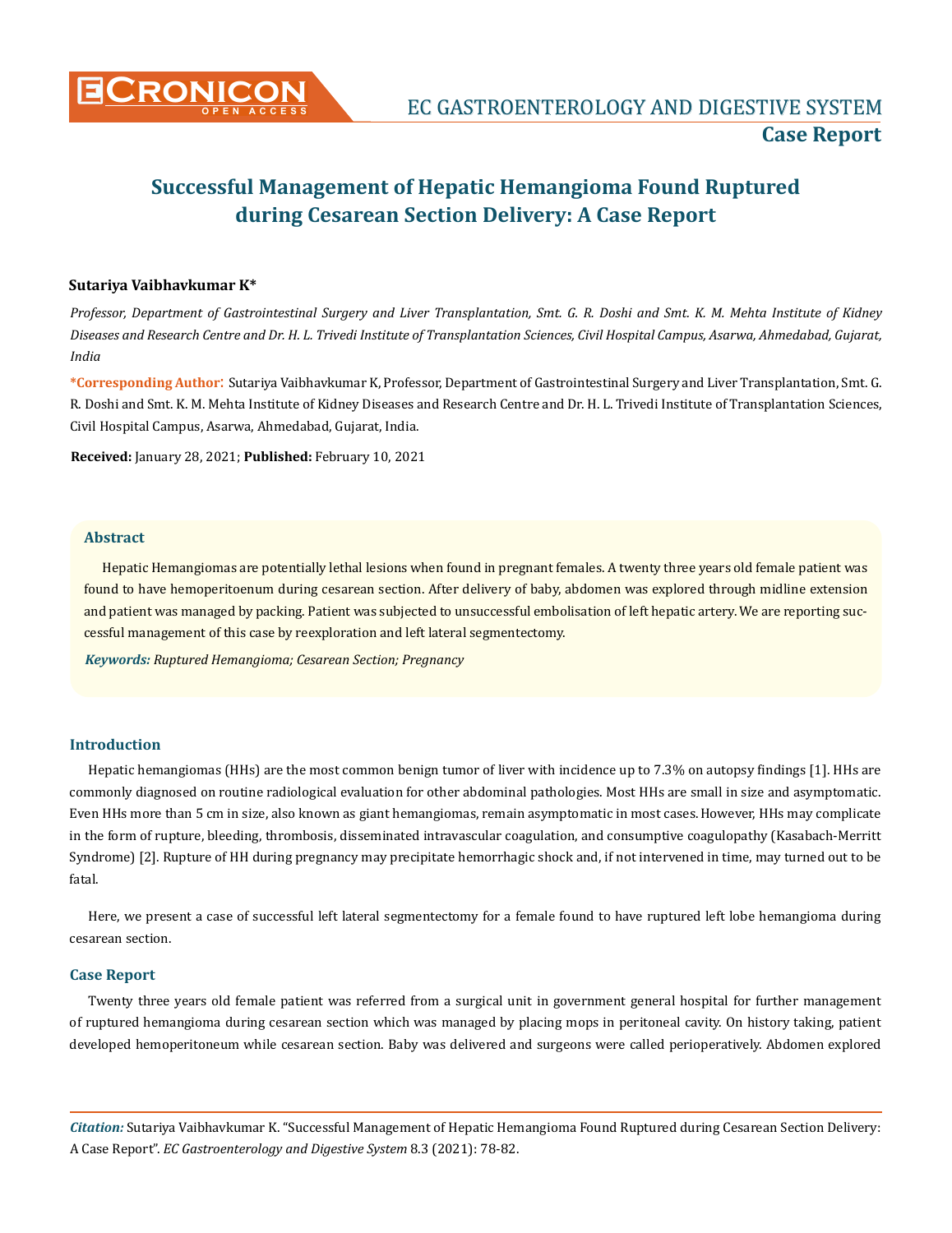79

through vertical midline incision and patient was found to ruptured exophytic hemangioma from left lobe of liver. Abdomen was closed with packing around liver and patient was transferred to tertiary care center. Here, patient was subjected to computed tomography scan which revealed moderate fluid collection in peritoneal cavity with air fluid levels suggestive of hydro-pneumoperitoneum. Large heterogeneous area was noted consistent postoperative packing. In addition, a large fairly defined 78 x 73 x 87 mm sized irregular lesion noted in the segment II and segment III of left lobe of liver. Contrast spurt was present in the inferior most part of lesion. Findings on computed tomography scan were suggestive of ruptured lobulated lesion probably hemangioma. In addition to these findings, patient was having bulky uterus, multiple small hemangiomas in both lobes of liver with largest size of lesion being 20 x 15 mm and bilateral pleural effusion with underlying collapse of lung. By this time, patient has been transfused ten units of packed red blood cells and four units of fresh frozen plasma. Patient was referred to interventional radiologist for probable angioembolisation. However, angioembolisation was not possible and patient was refereed to specialist liver transplant unit for further management. Here, patient was admitted in intensive care unit and emergency exploration was planned. Patient's laboratory investigations were: hemoglobin - 10.7 gm/dl, white blood cell count - 2410/ cmm, platelet counts - 85000, Creatinine - 0.37 mg/dl, Urea - 35 mg/dl, Serum sodium - 143 mEq/litre, Serum potassium - 3.00 mEq/ litre, Serum bilirubin - 2.8 mg/dl, direct bilirubin - 1.4, indirect bilirubin - 1.4, Alanine aminotransferase - 80 U/litre, aspartate aminotransferase - 65 U/litre, alkaline phosphatase - 92 U/litre, activated partial thromboplastin time - 26.8 seconds, international normalized ration for prothrombin time - 0.92. After proper counseling about risks of surgery, patient was explored through same midline incision under antibiotic coverage of piperacillin tazobactam. Blood aspirated out and diagnosis of ruptured hemangioma was confirmed. Pringle maneuver applied and left hepatic artery dissected and ligated. Three packs were removed and then formal left lateral segmentectomy was carried out. Patient required three units of packed red cells. Patient was kept in intensive care unit for twenty four hours for monitoring. Patient was given intravenous albumin daily for three days. She was discharged on postoperative tenth day. Histopathological report confirmed the diagnosis of cavernous hemangioma. At the follow up of two months, patient is doing well and is breast feeding her child.

# **Discussion**

HHs are congenital vascular malformations, composed of masses of blood vessels and blood filled cavities, surrounded by walls lined by single vascular endothelium. Size of hemangioma can vary from few mm to 20 cm [3]. HH as large as 40 cm has been reported [4]. They



*Figure 1: CT scan image of hemangioma.*

*Citation:* Sutariya Vaibhavkumar K. "Successful Management of Hepatic Hemangioma Found Ruptured during Cesarean Section Delivery: A Case Report". *EC Gastroenterology and Digestive System* 8.3 (2021): 78-82.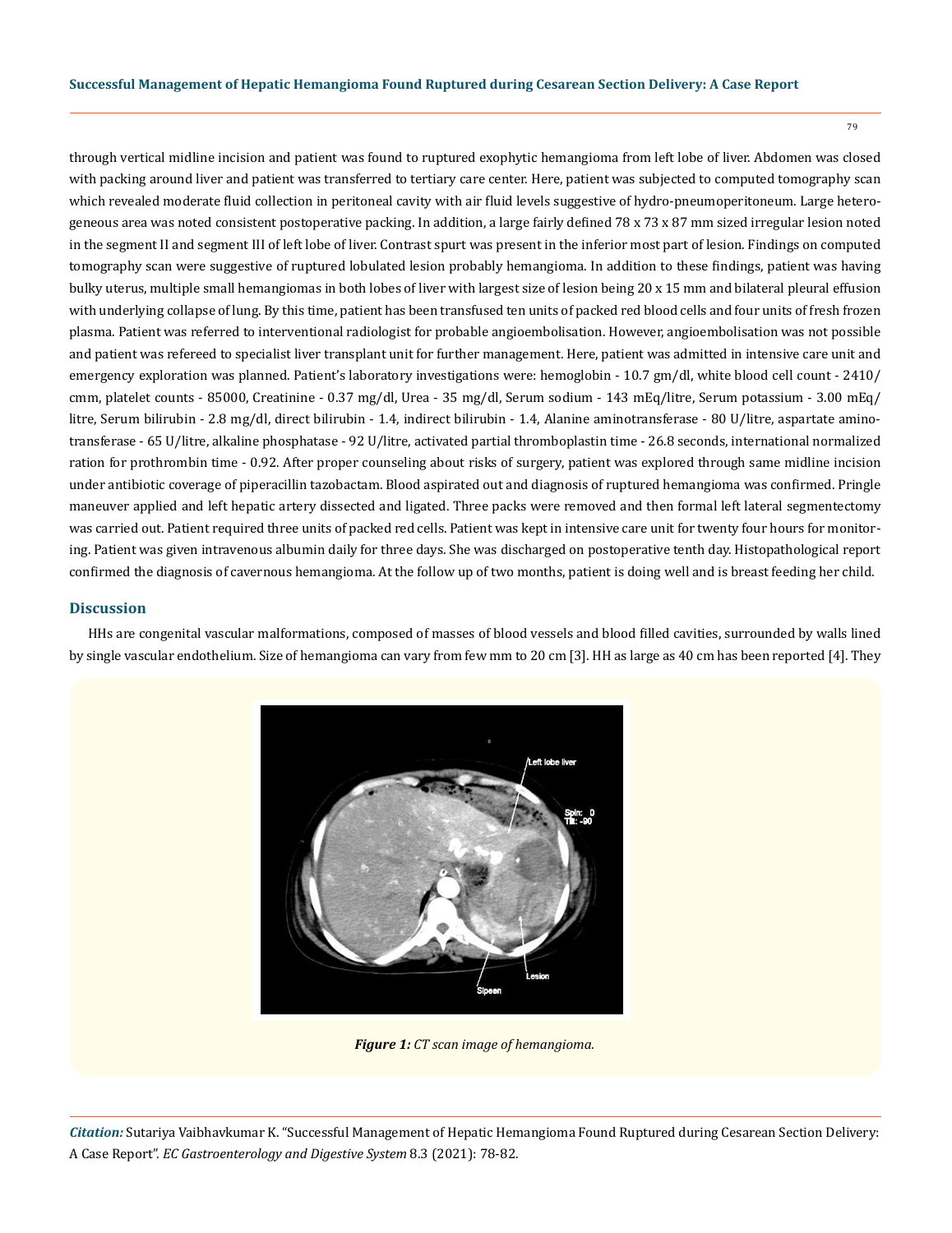

*Figure 2: Operative specimen.*



*Figure 3: Histopathology image showing blood vessels lined by endothelial cells and filled with red blood cells with normal hepatocytes in between.*

are more commonly found in adults, more commonly females, in their third or fourth decade of life. The etiopathogenesis of hemangioma is not completely understood. Even natural history of liver hemangioma's has not been defined.Although Hemangiomas remain asymp-

*Citation:* Sutariya Vaibhavkumar K. "Successful Management of Hepatic Hemangioma Found Ruptured during Cesarean Section Delivery: A Case Report". *EC Gastroenterology and Digestive System* 8.3 (2021): 78-82.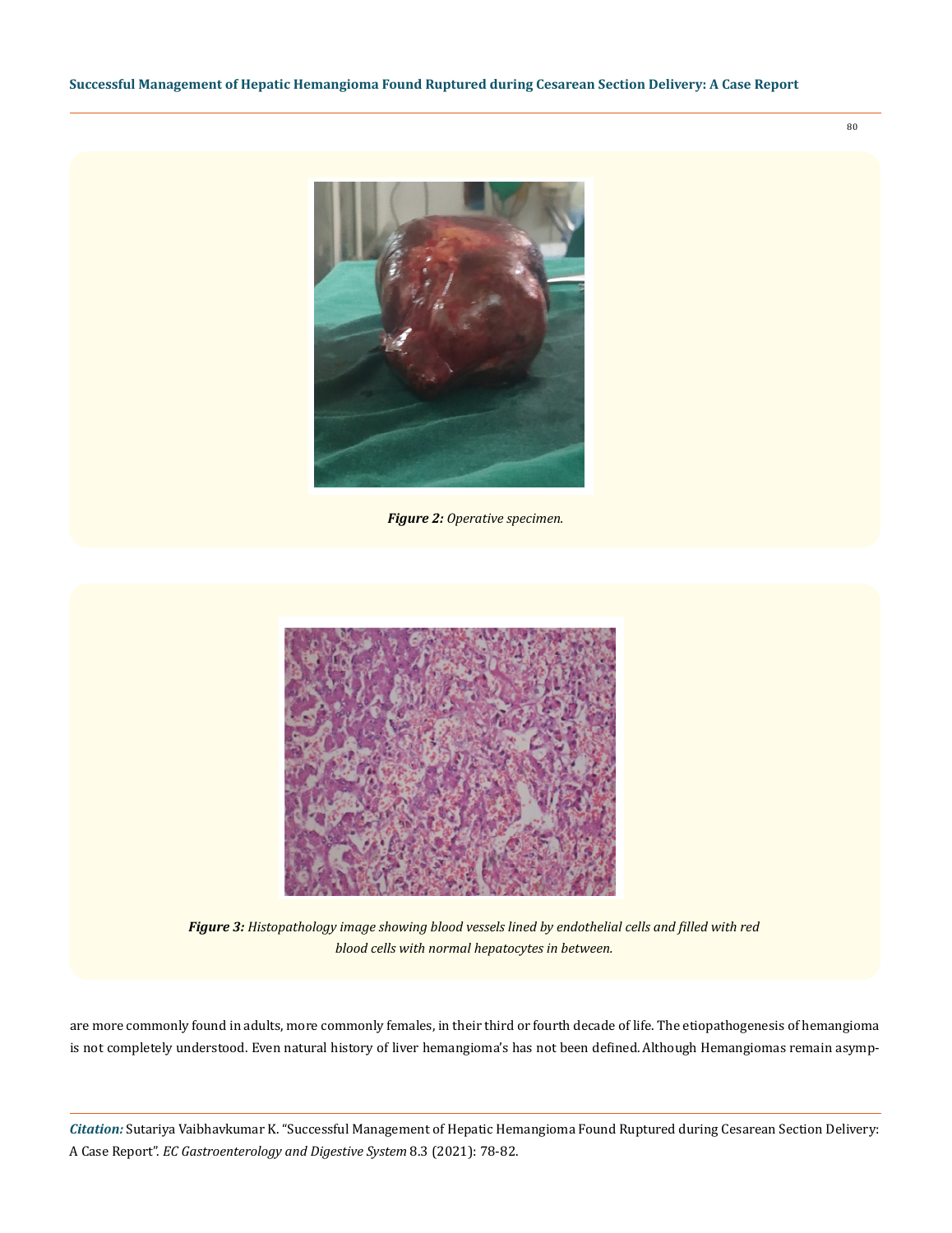tomatic, they can become symptomatic with symptoms and signs being intermittent fever, jaundice, Budd-Chiari syndrome, disseminated intravascular coagulation, anemia, thrombocytopenia, abdominal pain, or abdominal fullness.

Although risk of rupture of hemangioma has not been quantified, there are reports of spontaneous rupture of hemangioma in general population [5,6].Even though there are reports of spontaneous rupture of hemangioma, prophylactic surgery is not recommended even for mega hemangioma. The only indication for surgery is when malignancy cannot be rule out objectively [7].Hemangiomas are known to increase in size under the influence of estrogens in pregnant females and females taking oral contraceptive pills [8].In addition, risk of spontaneous rupture increases in pregnant females due to increased intraabdominal pressure due to enlarged uterus and hyper dynamic circulation. Thus, elective cesarean section has been advised in all pregnant females with HHs at term to avoid potentially lethal complication of rupture [9,10].There is a report of rupture hemangioma during cesarean section which was diagnosed by postoperative angiography and managed by embolization of left hepatic artery [11].There is a another successful management of rupture of HH, during pregnancy, by means of packing only [12]. In our case, packing and embolisation were not successful. As left hepatic artery was compromised due to attempt of embolisation, we performed left lateral segmentectomy. Other non obstetric causes of intraperitoneal hemorrhage during pregnancy include rupture of tubo-ovarian vessels, rupture of varicose veins on uterine surface, rupture of splenic vein, and rupture of celioaneurysm [13].

### **Conclusion**

To conclude, pregnant females with HH require special attention and elective cesarean section should be performed at term in such group of patients.

### **Bibliography**

- 1. Bailey J., *et al.* ["Same day arterial embolization followed by hepatic resection for treatment of giant haemangioma".](https://www.ncbi.nlm.nih.gov/pmc/articles/PMC4769450/) *BMJ Case Reports* [\(2016\).](https://www.ncbi.nlm.nih.gov/pmc/articles/PMC4769450/)
- 2. Hoekstra LT., *et al.* "Management of giant liver hemangiomas: an update". *[Expert Review of Gastroenterology and Hepatology](https://pubmed.ncbi.nlm.nih.gov/23445235/)* 7.3 [\(2013\): 263.](https://pubmed.ncbi.nlm.nih.gov/23445235/)
- 3. Kim KW., *et al.* ["Hepatic hemangiomas: spectrum of US appearances on gray-scale, power Doppler, and contrast-enhanced US".](https://www.ncbi.nlm.nih.gov/pmc/articles/PMC2718200/)  *[Korean Journal of Radiology](https://www.ncbi.nlm.nih.gov/pmc/articles/PMC2718200/)* 1 (2000): 191-197.
- 4. Koszka AJ., *et al.* ["Resection of a rapid-growing 40-cm giant liver hemangioma".](https://www.ncbi.nlm.nih.gov/pmc/articles/PMC2999292/) *World Journal of Hepatology* 2.7 (2010): 292-294.
- 5. Cappellani A., *et al.* ["Spontaneous rupture of a giant hemangioma of the liver".](https://www.ncbi.nlm.nih.gov/pmc/articles/PMC3016500/) *Annali Italiani di Chirurgia* 71 (2000): 379-383.
- 6. Corigliano N., *et al.* ["Hemoperitoneum from a spontaneous rupture of a giant hemangioma of liver: Report of a case".](https://pubmed.ncbi.nlm.nih.gov/12768374/) *Surgery Today*  [33 \(2003\): 459-463.](https://pubmed.ncbi.nlm.nih.gov/12768374/)
- 7. Baer HU., *et al.* ["Enucleation of giant hemangiomas of the liver: Technical and pathologic aspects of a neglected procedure".](https://www.ncbi.nlm.nih.gov/pmc/articles/PMC1242714/) *Annals of Surgery* [216 \(1992\): 673.](https://www.ncbi.nlm.nih.gov/pmc/articles/PMC1242714/)
- 8. [Conter RL and Longmire WP. "Recurrent hepatic hemangiomas. Possible Association with Estrogen Therapy".](https://pubmed.ncbi.nlm.nih.gov/2829759/) *Annals of Surgery* 207 [\(1988\): 115-119.](https://pubmed.ncbi.nlm.nih.gov/2829759/)
- 9. Graham E., *et al.* ["Symptomatic liver hemangioma with intra-tumor hemorrhage treated by angiography and embolization during](https://pubmed.ncbi.nlm.nih.gov/8469482/)  pregnancy". *[Obstetrics and Gynecology](https://pubmed.ncbi.nlm.nih.gov/8469482/)* 81 (1993): 813-816.

*Citation:* Sutariya Vaibhavkumar K. "Successful Management of Hepatic Hemangioma Found Ruptured during Cesarean Section Delivery: A Case Report". *EC Gastroenterology and Digestive System* 8.3 (2021): 78-82.

81